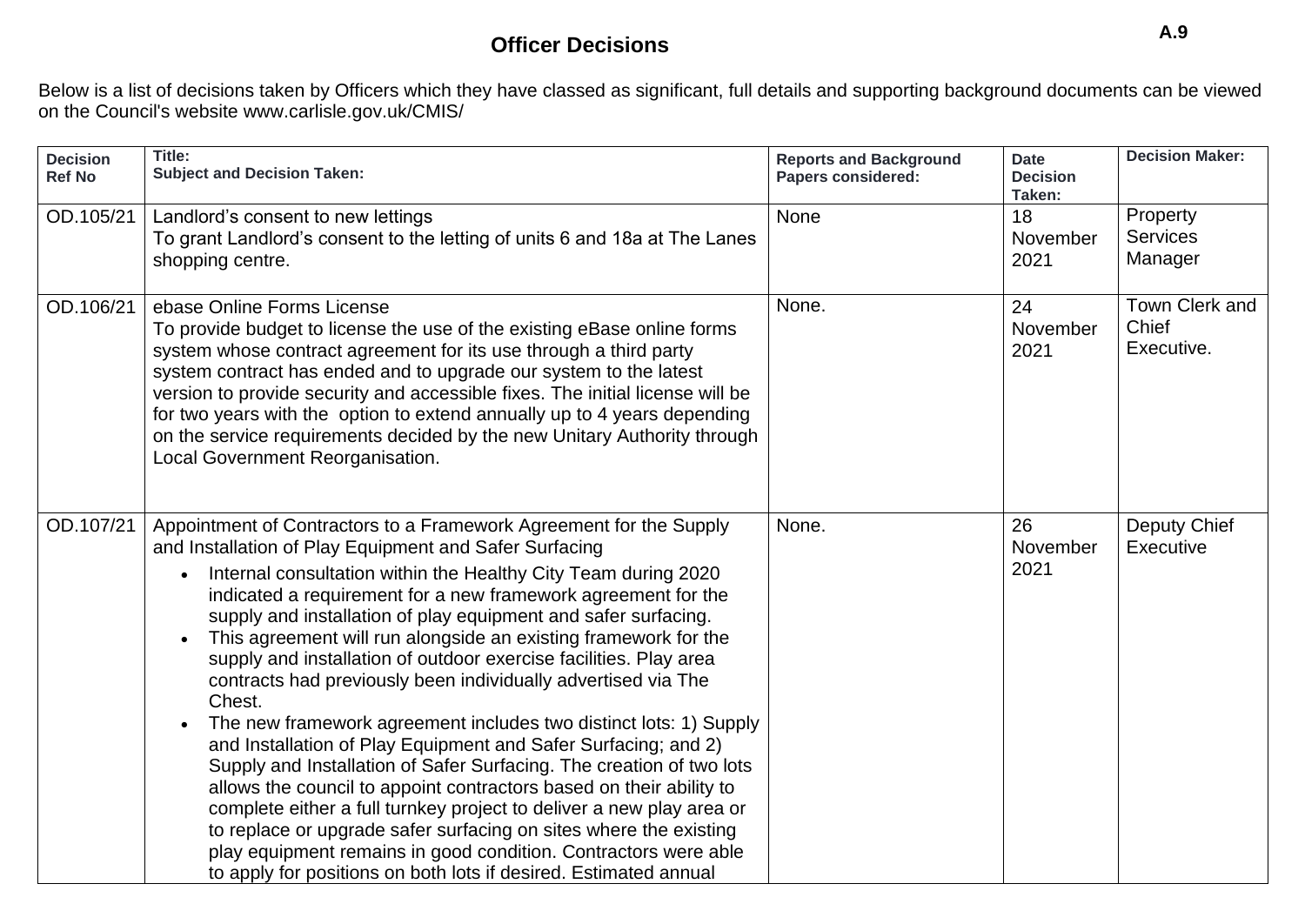|           | expenditure for all works across both lots is expected to be<br>approximately £60,000 - 100,000.<br>The Invitation to Tender was placed on the Chest procurement<br>$\bullet$<br>portal on the 20 <sup>th</sup> November 2020 and was open to returns for five<br>weeks. Interested parties were requested to: design and quote for<br>example projects; provide risk assessments/method statements;<br>evidence their membership of professional associations; and<br>supply full insurance details.<br>Six responses were received for Lot 1 and three for Lot 2.<br>$\bullet$<br>Following an evaluation process the following appointments were<br>made:<br>Lot 1 (Supply and Installation of Play Equipment and Safer<br>Surfacing)<br>Kompan Scotland Ltd<br>Playdale Playgrounds Ltd<br><b>Wicksteed Playgrounds Ltd</b><br>Sutcliffe Play Ltd<br><b>Proludic Ltd</b><br>Lot 2 (Supply and Installation of Safer Surfacing)<br>Abacus Playgrounds Ltd<br><b>RTC Safety Surfaces Ltd</b><br><b>Soft Surfaces Ltd</b><br>The new agreement will now be finalised, and contractors appointed for a<br>period of 2 years effective from November 2021, with an option for the<br>council to extend for an additional 12 months. |                                                                                                                                                                                                                                                             |                        |                                          |
|-----------|------------------------------------------------------------------------------------------------------------------------------------------------------------------------------------------------------------------------------------------------------------------------------------------------------------------------------------------------------------------------------------------------------------------------------------------------------------------------------------------------------------------------------------------------------------------------------------------------------------------------------------------------------------------------------------------------------------------------------------------------------------------------------------------------------------------------------------------------------------------------------------------------------------------------------------------------------------------------------------------------------------------------------------------------------------------------------------------------------------------------------------------------------------------------------------------------------------------------------------|-------------------------------------------------------------------------------------------------------------------------------------------------------------------------------------------------------------------------------------------------------------|------------------------|------------------------------------------|
| OD.108/21 | Carlisle Public Baths, James Street, Carlisle<br>The decision, following consultation with Councillor Mallinson,<br>Communities, Health and Wellbeing Portfolio Holder, is to list Carlisle<br>Public Baths, James Street, Carlisle, as a community asset under the<br>Localism Act 2011.                                                                                                                                                                                                                                                                                                                                                                                                                                                                                                                                                                                                                                                                                                                                                                                                                                                                                                                                          | PC $15/14$ – Community<br>Right to Bid report at<br>Executive 15/12/14<br>Application form for<br>Community Right to Bid -<br>Private * Not for<br>publication by virtue of<br>paragraph 1 of Part 1 of<br>Schedule 12A of the Local<br>Government Act 1972 | 25<br>November<br>2021 | <b>Chief Executive</b>                   |
| OD.109/21 | <b>Discretionary Disabled Facilities Grants</b>                                                                                                                                                                                                                                                                                                                                                                                                                                                                                                                                                                                                                                                                                                                                                                                                                                                                                                                                                                                                                                                                                                                                                                                    | <b>Housing Renewal</b><br><b>Assistance Policy</b><br>Document 2018, Carlisle                                                                                                                                                                               | 29<br>November<br>2021 | Regulatory<br><b>Services</b><br>Manager |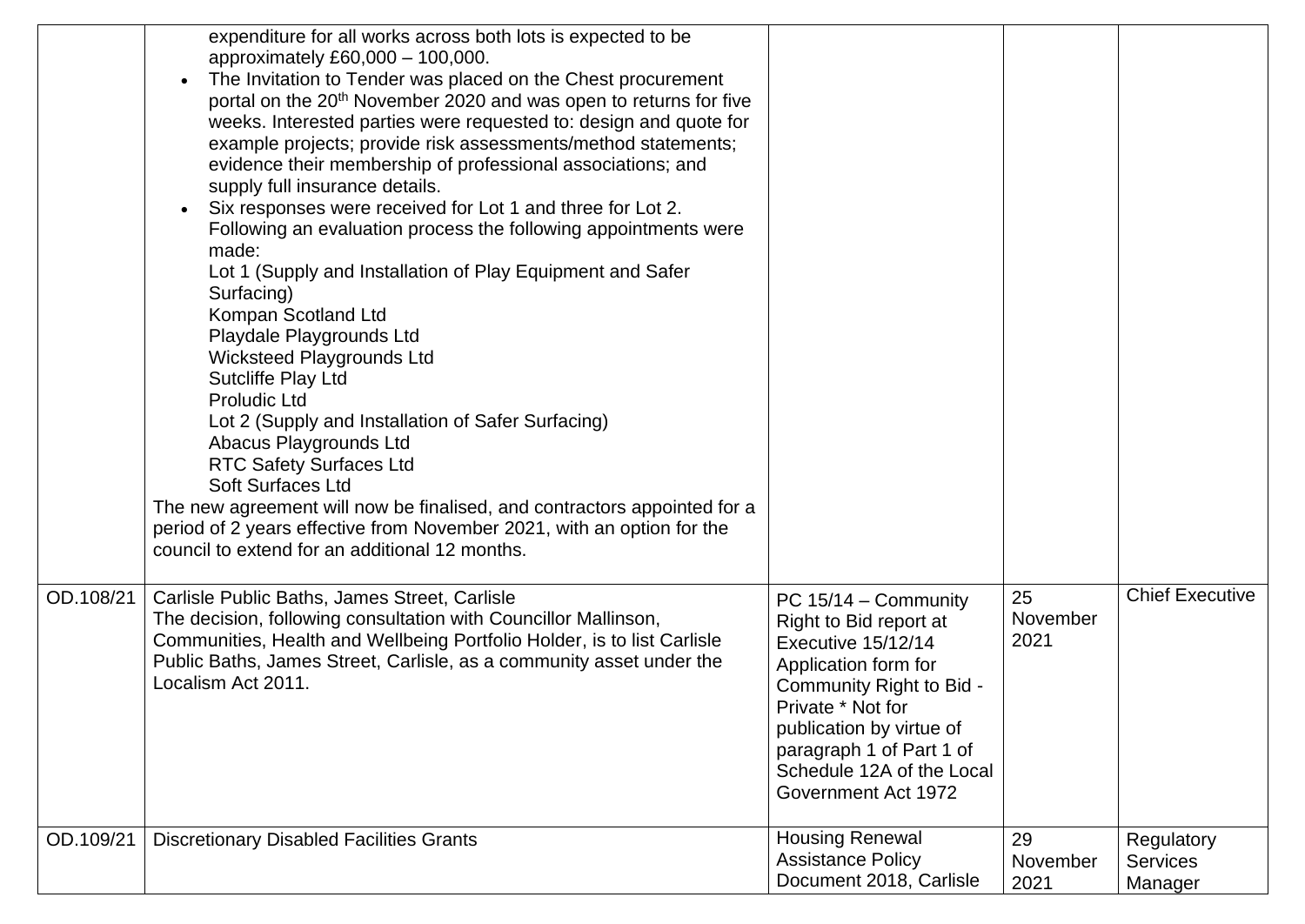|           | Grant decisions approved (April 2021 – November 2021) and not<br>approved (April 2021 - November 2021) under the provisions of Carlisle<br>City Council's Housing Renewal Policy 2018.                                                                                                                                                                                                                                                                                                                                                                                                                                                                                                                                                                                                                                                                                                                                                                                                                                                                                                                                                                     | City Council's Code of<br><b>Conduct Policy</b>                                           |                        |                                                                                  |
|-----------|------------------------------------------------------------------------------------------------------------------------------------------------------------------------------------------------------------------------------------------------------------------------------------------------------------------------------------------------------------------------------------------------------------------------------------------------------------------------------------------------------------------------------------------------------------------------------------------------------------------------------------------------------------------------------------------------------------------------------------------------------------------------------------------------------------------------------------------------------------------------------------------------------------------------------------------------------------------------------------------------------------------------------------------------------------------------------------------------------------------------------------------------------------|-------------------------------------------------------------------------------------------|------------------------|----------------------------------------------------------------------------------|
| OD.110/21 | Unit 1 Carlisle Enterprise Centre, James St, Carlisle<br>New letting of Unit 1 - decision to grant a new lease of this unit                                                                                                                                                                                                                                                                                                                                                                                                                                                                                                                                                                                                                                                                                                                                                                                                                                                                                                                                                                                                                                | None                                                                                      | 23<br>November<br>2021 | Head of<br>Property<br><b>Services</b>                                           |
| OD.111/21 | Release of S106 Funds to Capital Programme 11061 06/0667 13/0983 -<br>Carleton Farm, aka Speckled Wood<br>• A sum of £57,815.96 was received from Persimmon Homes on<br>15/02/2017 as part of a Section 106 (developer contribution)<br>agreement for a residential development off Cumwhinton Road,<br>Carlisle.<br>The agreement states that the funds were to be spent on<br>"improvements to sports facilities at Dale End Field" with a<br>deadline of 15 <sup>th</sup> February 2022.<br>£8,000 of the funds from this agreement were used, together with<br>a separate grant, to construct a small BMX pump track for young<br>children at Dale End Field in summer 2021.<br>Advice received from Cumbria Constabulary has prompted plans<br>to install a new boundary fence around the track, preventing<br>motorbikes from gaining access. Quotations have been received<br>for the fence and resulted in the requirement for additional funds to<br>be released from the S106 budget.<br>The sum of £8,900 therefore requires transferring to the capital<br>programme (90253/9020/90845) to fund the purchase and installation of<br>the fence. | None.                                                                                     | 29<br>November<br>2021 | Deputy Chief<br>Executive                                                        |
| OD.112/21 | Changing Futures Project: Recovery Navigator<br>To contribute £13,232 (6 months) from Homelessness Prevention funding<br>to Humankind to support the employment of 1FTE Recovery Navigator to<br>work directly in supported emergency accommodation in Carlisle and<br>support people to access direct treatment and recovery services from an<br>alcohol or drug dependency.                                                                                                                                                                                                                                                                                                                                                                                                                                                                                                                                                                                                                                                                                                                                                                              | None.                                                                                     | 01<br>December<br>2021 | Head of<br><b>Homeless</b><br>Prevention and<br>Accommodation<br><b>Services</b> |
| OD.113/21 | <b>Carlisle City Centre</b><br>Extension to Christmas and Winter Lighting Contract with 'Field & Lawn'<br>for a further 2 years.                                                                                                                                                                                                                                                                                                                                                                                                                                                                                                                                                                                                                                                                                                                                                                                                                                                                                                                                                                                                                           | Applications received -<br><b>Private Not for Publication</b><br>by Virtue of Paragraph 3 | 02<br>December<br>2021 | <b>City Centre</b><br>Officer.                                                   |